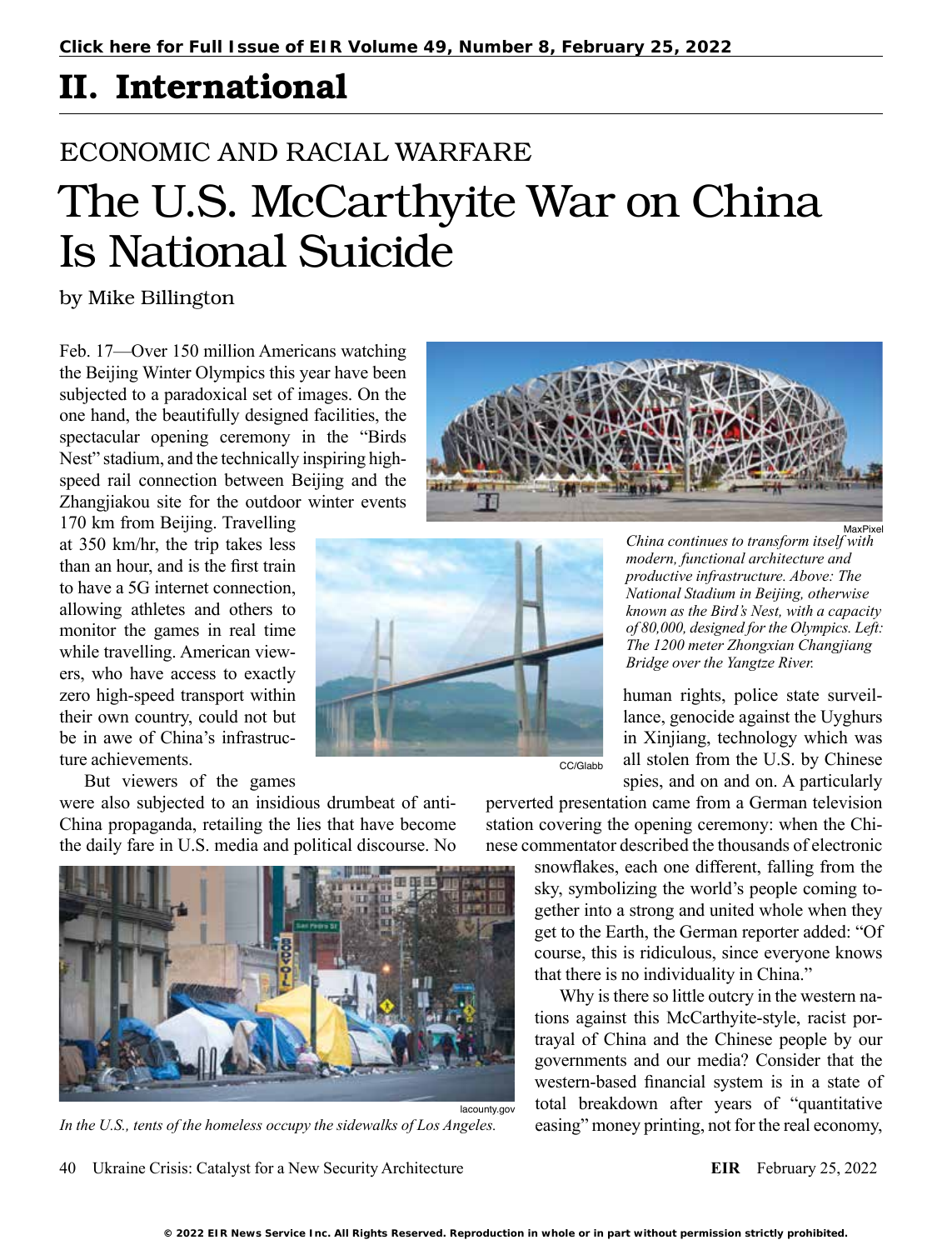but to bail out financial speculation to the tune of many trillions of dollars, driving a new hyperinflation. Consider 20 years of genocidal regime-change wars against nations which were no threat to the U.S. or Europe, destroying nations, killing millions, and millions more driven from their homes, while running up more trillions in debt, with nothing to show for it. Consider the cultural decay, with massive drug addiction, gender insanity, collapsing education and health capacities, and degenerate music and entertainment.

Rather than fixing this decay, we are told that the problem is China, and especially that the increasing cooperation between China and Russia represents an existential threat to our values

and way of life, while undermining the manufactured concept of the Western "rules-based order." Thus, it is asserted, we must prepare for war—both economic warfare and military war, perhaps even nuclear war, to defend "freedom and democracy."

#### **The FBI and MI6**

Let's trace the source of this demonization of all things Chinese. In November 2019, *EIR* published a series of reports in a [pamphlet](https://larouchepub.com/special_report/2019/1123-EndChinaWitchhunt/) titled "The McCarthyite Witch Hunt Against China & President Trump," which included an article on the spectacular achievement of China's transformation over the past thirty years, lifting 800 million people out of abject poverty; constructing 40,000 kilometers of high speed and maglev rail systems, modern bridges, ports and other infrastructure; taking a leading role in space exploration and fusion energy research; while over 200 million students are receiving education as classical musicians, in both western and Chinese classics.

The *EIR* pamphlet exposed FBI targeting of Chinese and Chinese American scientists, professors and students, prosecuting them for the "crime" of cooperating with Chinese institutions to find cures for cancer and other diseases. It exposed the Falun Gong cult and its ubiquitous newspaper *Epoch Times* as an FBI/CIA con-

**Executive Intelligence Review** 

#### **END THE MCCARTHYITE WITCH HUNT AGAINST CHINA & PRESIDENT TRUMP**



*A 2019 pamphlet exposing FBI targeting of Chinese and Chinese-Americans.*

trolled weapon to spread lies about China while appearing to be pro-American. It described the excitement in the formerly colonized nations over the Belt and Road Initiative, bringing the Chinese method of escaping poverty through infrastructure and education, an idea once promoted by the United States, but now abandoned in favor of "free trade" dogmas from the British Empire.

Today, it is worse than 2019. On January 31, two events took place simultaneously in California (whether by chance or by plan), featuring FBI Director Christopher Wray and regimechange financier George Soros, both aimed at escalating the hysteria within the population against China to a level that they

hope will allow the racist targeting of Chinese and Chinese-Americans to continue, while also preparing the U.S. population for war on China, economic and military, even while also preparing for war on Russia.

The event with FBI Director Wray took place at the Ronald Reagan Presidential Library. Wray was appointed FBI Director by President Donald Trump in 2017 and was kept on in that position by the Biden Administration. In 2018 the Department of Justice (DOJ) launched the "China Initiative," whose entire purpose was to target both Chinese and Americans who have any ties whatsoever with China, be it government, universities, science facilities, or in business. The official DOJ website on the China Initiative states the result of this initiative thus far: "About 80% of all economic espionage prosecutions brought by the U.S. Department of Justice allege conduct that would benefit the Chinese State, and there is at least some nexus to China in around 60% of all trade secret theft cases." Any act which "would benefit the Chinese state," or anyone with "some nexus to China," is fair game.

Speaking at a hearing of the Senate Intelligence Committee February 3, 2018, Wray said:

The use of non-traditional collectors, especially in the academic setting, whether it's professors,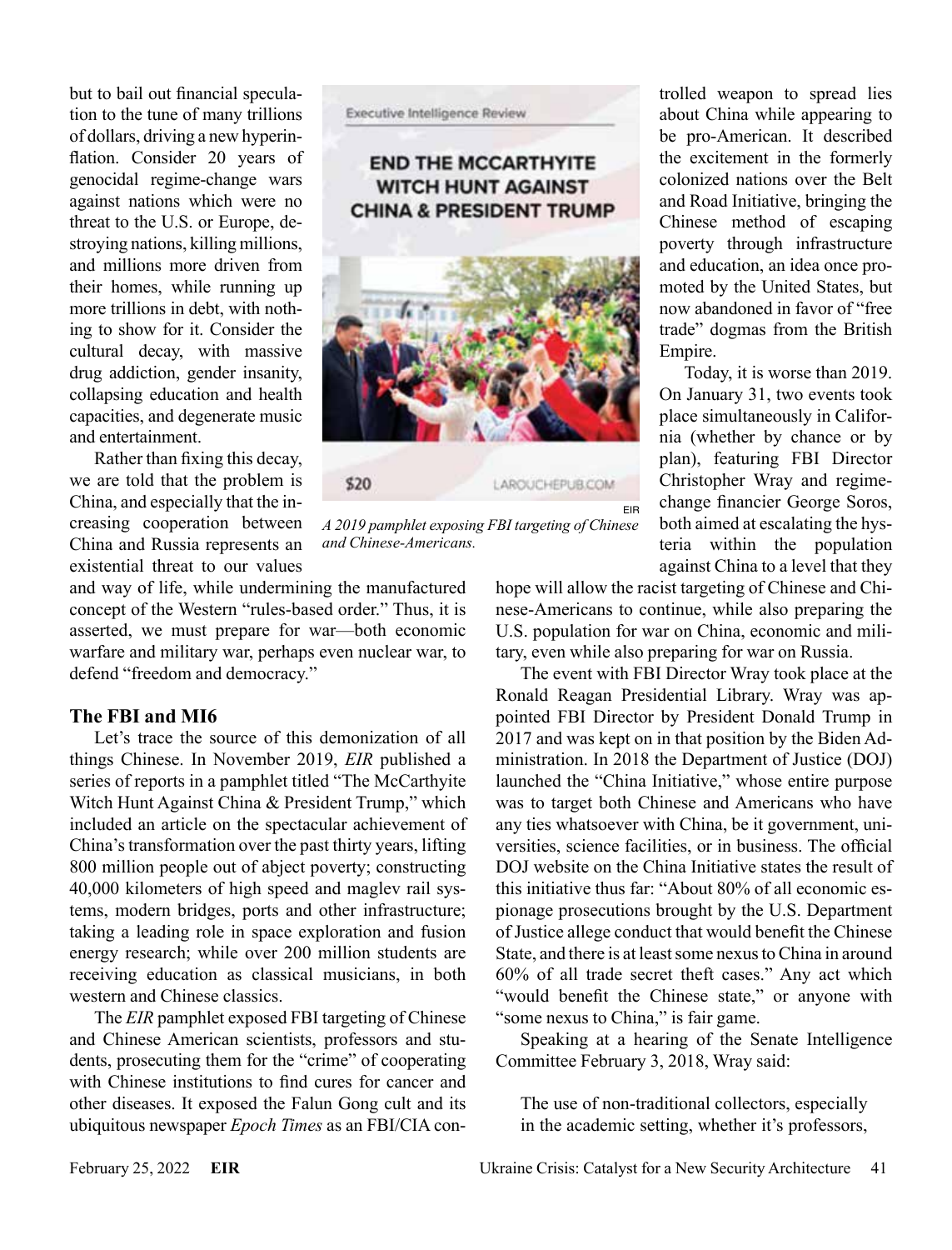

*Fraudulently claiming that the collapse of the U.S. is due to Chinese theft of its innovations, Director Christopher Wray has brought the FBI into a racist witch hunt of both Chinese and Americans who have any ties whatsoever with China.*

scientists, students, we see in almost every field office that the FBI has around the country…, they're exploiting the very open research and development environment that we have, which we all revere, but they're taking advantage of. So, one of the things we're trying to do is view the China threat as not just a "whole-of-government" threat but as a "whole-of-society" threat on their end, and I think it's going to take a "whole-of-society" response by us. So, it's not just the intelligence community, but it's raising awareness within our academic sector, within our private sector, as part of the defense.

In his California speech on January 31, Wray first praised the McCarthy period of mass surveillance by J. Edgar Hoover's anti-communist witch hunt, justifying it (ironically) by denouncing the communist regimes as "nightmare surveillance states where no personal information was off limits to the government"—as if Wray did not know what Edward Snowden had revealed about the U.S. being the world's leading mass surveillance state. China, Wray said, "rejects the fundamental freedoms, basic human rights, and democratic norms we value as Americans."

The racial profiling of ethnic Chinese is not hidden. As part of the China Initiative, the FBI and the National Institutes of Health, which in the past had strongly promoted cooperation between U.S. and Chinese medical science research institutes for the betterment of mankind, sent 18,000 letters to academic institutions in the U.S., instructing them to surveil the emails and projects of the ethnic Chinese professors and students in their institutions, for "property theft"—meaning cooperation on curing cancer and other diseases—and to investigate any connections to Chinese institutions. Andrew Lelling, one of the lead prosecutors for the China Initiative, said of these letters: "I think those letters have had an *in terrorem* effect. And that's good, because you want a little bit of fear out there to sensitize people to the magnitude of the problem."

China, Wray said in California, "has the global reach and presence of a great nation, but it refuses to act that part, and too often uses its capabilities to steal and threaten, rather than to cooperate and build." Perhaps Mr. Wray believes that the destruction of Afghanistan, Iraq, Libya and Syria through years of massive bombing in losing wars of choice represents his idea of "cooperation and building," while China's Belt and Road Initiative—building roads, rail, ports, power plants, schools and hospitals in the 140 nations who have joined the BRI—is actually "stealing and threatening."

Wray continued:

The threat posed by the Chinese government here at home to our economic security and to our freedoms [has] reached a new level—more brazen, more damaging than ever before, and it's vital—vital—that all of us focus on that threat together…. There is no country that presents a broader threat to our ideas, our innovation, and our economies security than China.

Wray bragged that the FBI is now "constantly opening new cases to counter [China's] intelligence operations—about every 12 hours or so."

Further, he explains that the collapse of the productive economy in the U.S. is due to China's theft of our innovations:

The harm from the Chinese government's economic espionage isn't just that its companies pull ahead based on illegally gotten technology. While they pull ahead, they push our companies and workers behind. And that harm—company failures, job losses—has been building for a decade to the crush we feel today.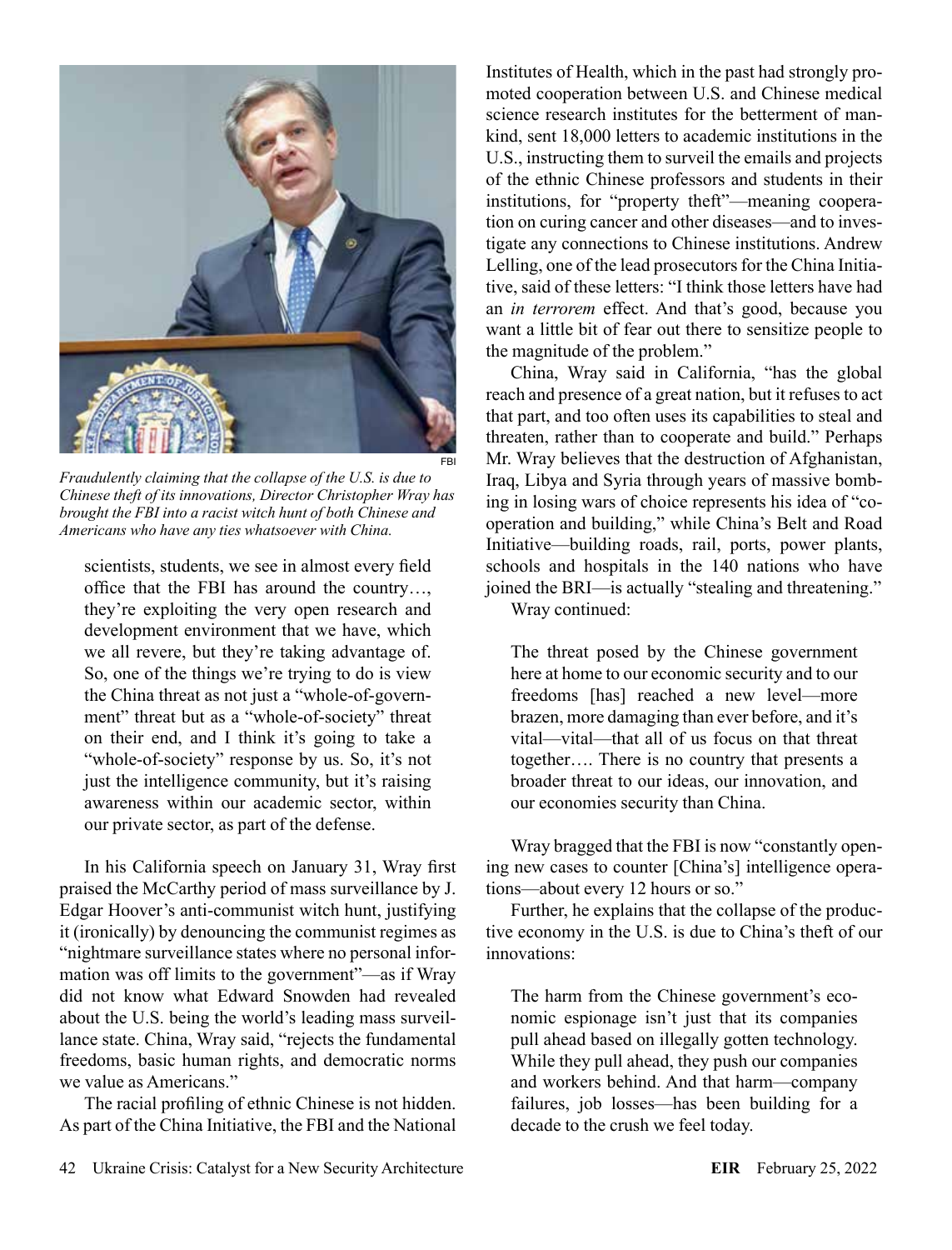

*Demonstrating the viability of simultaneously investing in massive infrastructure on Earth and in the Heavens, China is the first (and so far the only) country to put a lander on the far side of the Moon. Meanwhile, it has connected all of its 31 provinces with over 40,000 km of high-speed rail. Left: the Chang'e-4 Moon Lander, as imaged on the lunar surface by theYutu-2 Rover, May 31, 2021. Right: The CRH2E "Harmony" high-speed train arriving at Beijing West railway station in 2015.*

Get it? The U.S. economic collapse comes from China stealing our ideas. How would Director Wray explain that Huawei developed 5G long before the U.S. did? By stealing our ideas which did not exist? How about landing on the far side of the Moon? Did they steal the technology which the U.S. did not yet have? Or the 40,000 km of highspeed rail, travelling over magnificent bridges, reaching into even the poorest regions of the country, making possible the building of new cities and massive new development—was all that stolen from the non-existent high speed rail industry in the U.S., or from the design of the bridges which are

## China Does What?

Why do Chinese kids run rings around young Americans on standardized STEM (Science, Technology, Engineering, and Mathematics) exams?

Isn't it obvious? From halfway around the world, they are peering over our kids' shoulders and stealing the test answers! Even more amazing, despite the fact that American kids respond wrongly to so many of the questions, when the young Chinese thieves translate their purloined answers into Mandarin, they turn into correct responses! How utterly devious!

In the same vein, why are tens of millions of Chinese children engaged in intensive studies of classical music, while young Americans are caught up in hip-hop, heavy metal, and country? Simple: the Chicollapsing across the U.S., or our non-existent new cities? Even in the military, was China's recent demonstration of a hypersonic missile derived from hacking the military-industrial complex in the U.S. which has not yet figured it out themselves?

On January 3, 2022, the University of Arizona, in collaboration with the Committee of 100 (leading professions in the Chinese-American community) issued a report stating:

Fifty percent of scientists of Chinese ancestry working in the United States, regardless of citi-

nese are stealing our violins, cellos, and grand pianos! Were it not for that atrocious crime, millions of youthful U.S. rappers or head-bangers would undoubtedly be on their way to mastering, perhaps even surpassing, Mozart, Beethoven, and Brahms!

How can people tolerate the "vicious communist dictatorship" in China? Why, in China, kids have to do their homework! They are not even allowed to smoke pot or watch pornography! No freedom! We must bring freedom to those enslaved people!

Clearly, we must pursue the demonization of all things Chinese with no letup! Because the only alternative would be for American citizens to own up to, and then correct, the moral, cultural, and political degeneration of their own nation that they have condoned and even promoted for decades. And that is COMPLETELY unthinkable!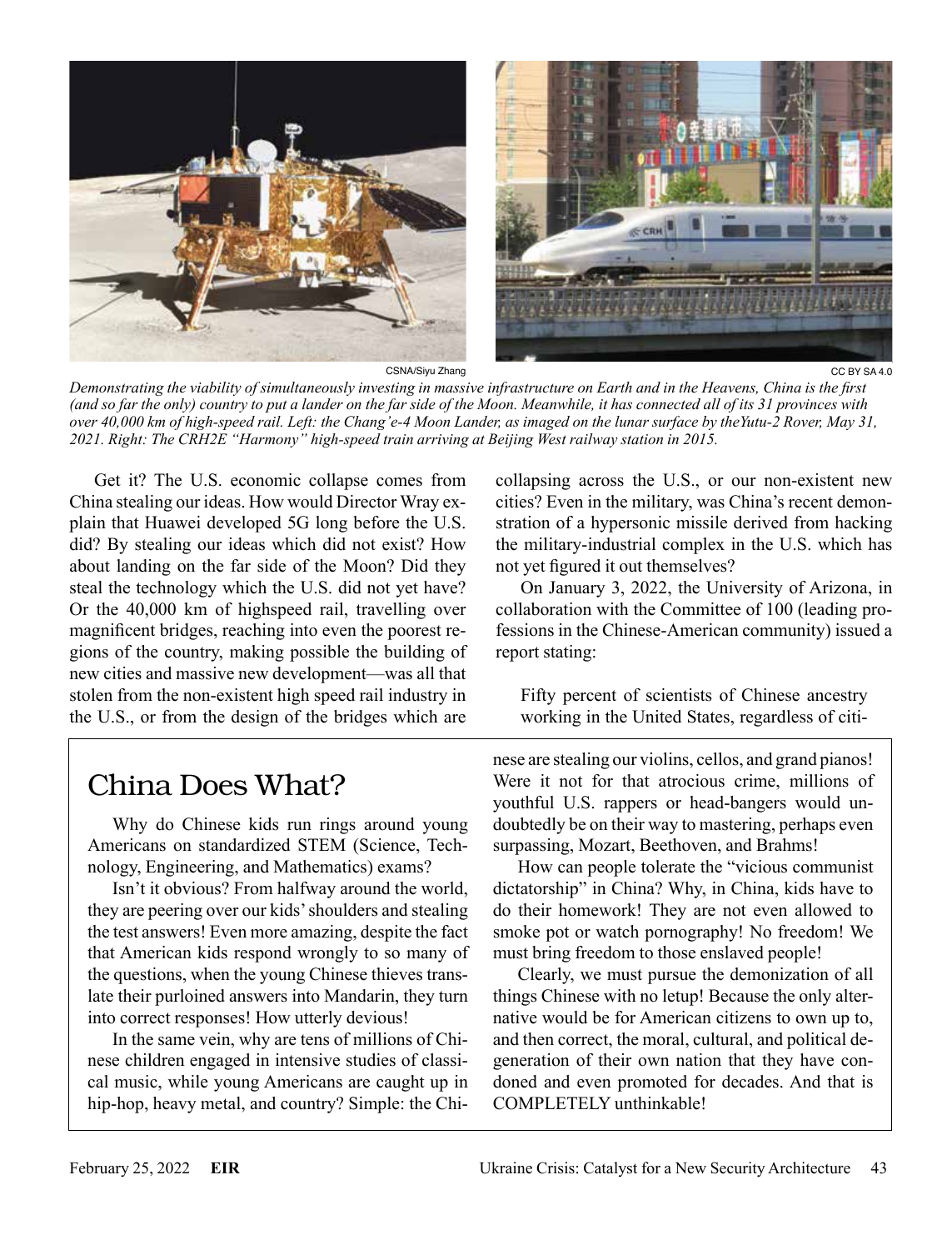zenship, fear they are under surveillance by the U.S. government. Many are reconsidering their plans to stay in the United States.

The report warned that the racial profiling "threatens to undermine the primacy of U.S. science and technology," noting that more than 2,400 faculty members at more than 200 universities across the country have now signed a [letter](https://www.apajustice.org/uploads/1/1/5/7/115708039/letter2aggarland_20211124.pdf) calling on Attorney General Merrick Garland to end the China Initiative. That number is now 2,893 faculty members and rising.

#### **Soros and the Hoover Institution**

The Hoover Institution on War, Revolution and Peace has long been one of the foremost conservative

institutions in the nation. Much of the conservative movement has poured scorn on George Soros as the symbol of the liberal establishment, funding drug legalization, liberal candidates and radical left movements. But in fact, Soros has been one of the leading funders of the regime-change movements around the world, as committed to imposing free market capitalism through subversion and military adventures as the most extreme of the neo-conservatives. He and his billions of ill-gotten wealth are in the forefront of the mobilization for war on Russia and China, as evidenced by his raving presentation at the Hoover Institution January 31, while Director Wray was doing the same at the Reagan Library nearby.

Soros has a long history with China. In the 1980s, as Deng Xiaoping was leading the "reform and opening up," Soros was among those whose

ideas were brought into the country by Zhou Ziyang, then the first in line to the leadership of the Chinese Communist Party, together with other such luminaries of British geopolitics as Milton Friedman, with his radical libertarianism, Samuel Huntington, with his Clash of Civilizations, and Alvin Toffler with his anti-industrialization utopianism. Soros funded several NGOs through his Open Society Institute, which proceeded to organize a regime-change movement whose leaders were later condemned as the "Black Hands" behind the upheaval in Tiananmen Square in 1989. Soros was subsequently banned from China, while Zhao Ziyang was placed under house arrest.

At Hoover, Soros presented his mantra on "two systems of government that are diametrically opposed to each other," which he defines as the "open society" and

the "closed society." Those in which the "role of the state is to protect the freedom of the individual," he labels "open," while those in which the "role of the individual is to serve the rulers of the state," he labels "closed."

There is a slight problem here. In neither of these two constructs can one fit either the United States of America or the People's Republic of China. The Preamble to U.S. Constitution declares that the principled purpose of government is to "promote the general Welfare, and secure the Blessings of Liberty to ourselves and our Posterity." Individual rights are essential, but when the libertarian declaration of one's right to individual freedom comes in conflict with the general Welfare, or with the blessings of liberty to future generations, the government's responsibility is to correct such deviations from



*George Soros, billionaire anti-China regime-change financier.*

man's responsibility to his fellow man.

Granted, Americans have increasingly lost this sense of real patriotism, as seen in the rioters and arsonists funded by Soros in U.S. cities in 2020 (just as he funded the rioters in Hong Kong in 2019), and in the demonstrations against vaccines across the U.S. today, apparently forgetting that all Americans must be vaccinated for several diseases before being allowed to attend public or private schools, including, in most states, measles, mumps, rubella, polio, diphtheria and more. This is the American concept of the "general welfare," not Soros's "freedom of the individual."

But what about China? Is China an example of Soros's "closed society," as he contends? Soros said at Hoover: "Open societies unleash the creative and innovative energies of people." Is anyone foolish enough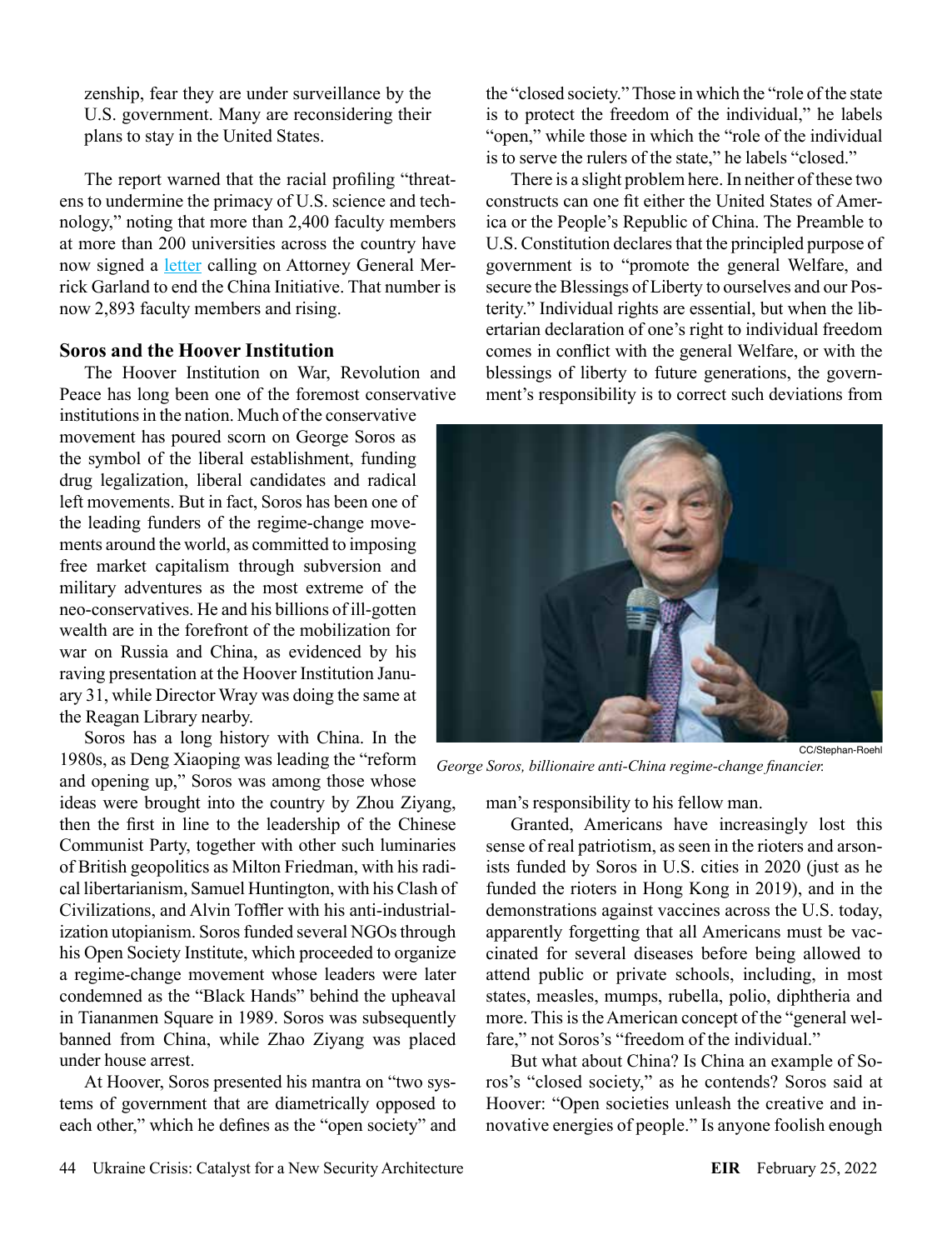to believe that the most spectacular transformation of a poor nation into a prosperous, poverty-free state, leading the world in multiple areas of science, technology and classical culture, has not "unleashed the creative and innovative energies of people?" We have already dismissed Director Wray's lies that China's innovation is all stolen from the collapsing U.S. economy.

The point is, the "open vs. closed" construct of George Soros is a fantasy designed to justify the evil that Soros and his British sponsors promote. Soros traces his Open Society dogma to the Austrian-British libertarian philosopher Karl Popper, and his theories of speculation (rather than investment in the real economy) were learned at the London School of



*Richard Moore, Chief of the British Secret Intelligence Service (MI6).*

Economics and in his training in the hedge funds in the City of London.

Soros's speech at Hoover claimed that Xi Jinping is taking China back to the days of Mao Zedong, overturning the "reform and opening up" launched by Deng Xiaoping after the Cultural Revolution. His "evidence" is bald faced lies, claiming:

[Xi] brought the private companies established under Deng Xiaoping under the control of the CCP and undermined the dynamism that used to characterize them. Rather than letting private enterprise blossom, Xi Jinping introduced his own "China Dream" that can be summed up in two words: total control.

This is patently false, as the private sector is flourishing in China. What actually infuriates Soros is that Xi Jinping, faced with a real estate bubble and the emergence of massively powerful IT companies—issues which also struck the U.S. in 2008 and again today—is refusing to let his country follow the U.S. "solution" to its 2008 crash of the housing bubble, when the Federal Reserve bailed out Wall Street to the tune of trillions of dollars, causing the collapse of the real economy and the hyperinflation we see today. Soros claims that the real estate giant Evergrande, which is now in receivership in China, will be the downfall of President Xi.

But what actually upsets Soros is that the Beijing government is refusing to bail Evergrande out, ironically letting the "free market" take its course, unlike the Bush and Obama administrations in the U.S., who chose to follow "corporate welfare" for the financial system. It is highly likely that Soros and his friends are heavily invested in that Chinese housing bubble, and are angry that they are not being bailed out.

Also, the bursting of a real estate bubble in China is not a threat to the banking system as it was in the U.S., because China did not allow a massive bubble of mortgage-backed securities and other derivatives to be built up by speculators on top of the housing

market, as happened in the U.S.

Soros even denounces China for its "zero-Covid" policy, a charge which was heard *ad nauseum* during the Olympics due to the inconveniences that some athletes and others were subjected to because of Covid restrictions. To Soros, whose legalization of drugs campaigns are a major cause of the drug epidemic in the U.S., which has killed over 100,000 in the past year, it means little that fewer than 5,000 people have died from Covid in China, while the number of deaths in the U.S. is approaching one million, with one-third the population of China. Ask yourself: in which country does the government put the life of its citizens first?

#### **Don't Forget the British**

As in all matters of death and destruction, the British hand is not hard to find. Director Wray proudly referred to "our close partner, MI5" which recently targeted a Chinese-British lawyer representing the interests of the Chinese population in the UK as a "spy" whose support for parliamentarians who were helping her was denounced as "Chinese interference in the political process." He also praised "my friend and colleague Richard Moore, the head of the [British Secret Intelligence Service] MI6," who "warned in his first public speech of some of the very same dangers I've talked about here."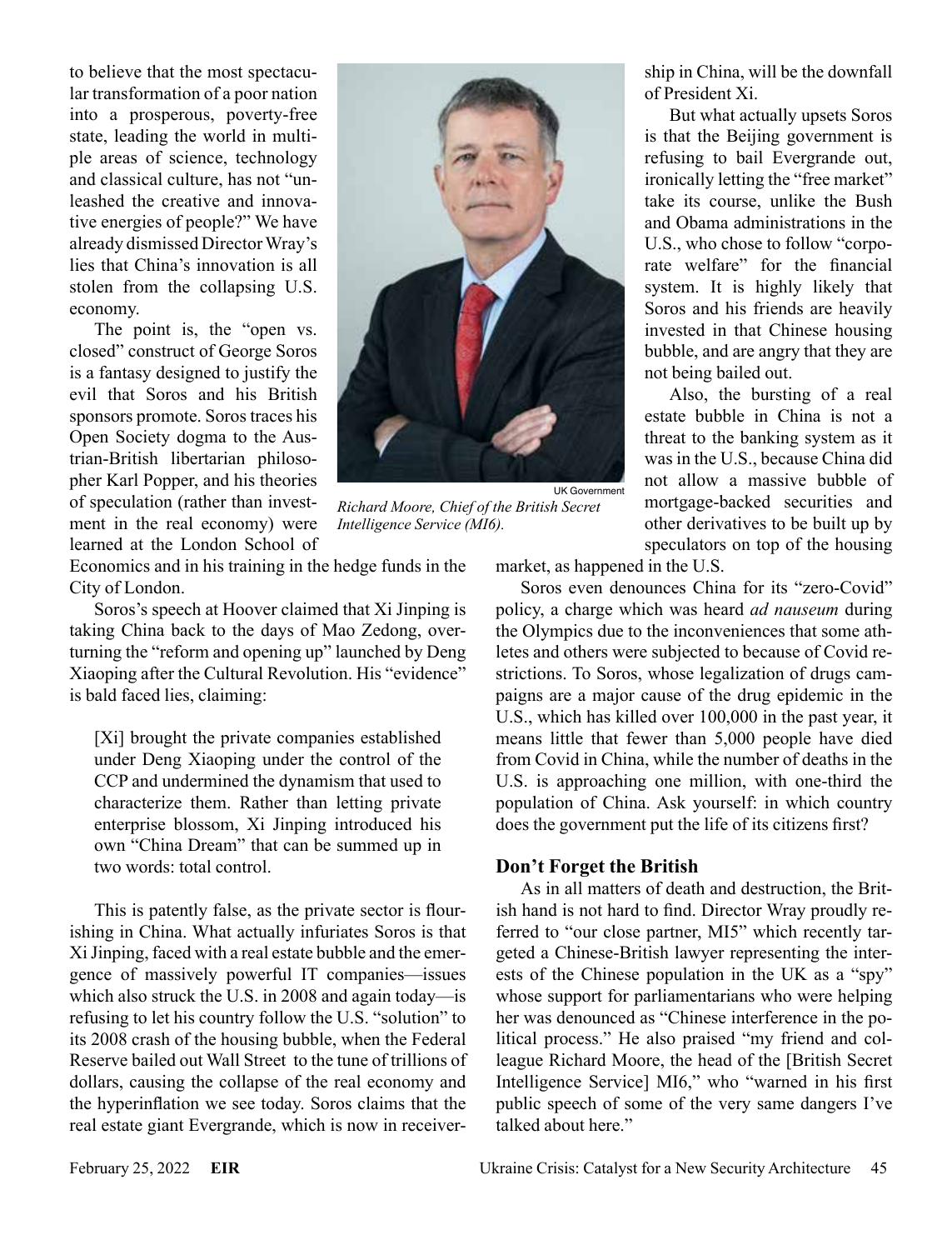Indeed, Moore and British Intelligence are as much the source of the war mobilization as the U.S. operatives. Moore, the current "C" (meaning Chief) at MI6, said in his November 30, 2021 speech referred to by Wray: "Adapting to a world affected by the rise of China is the single greatest priority for MI6." Moore describes the massive infrastructure development of the Belt and Road Initiative as nothing more than "exporting to other governments [the] technologies of control and surveillance…, expanding the web of authoritarian control around the world."

Consider: China's Belt and Road Initiative (BRI) is

based entirely on the "non-interference in internal affairs" of the 146 countries which have joined the BRI—a principle enshrined in the UN Charter. Ironically, one of the complaints about the BRI by western critics is that it is investing in countries without any of the "conditionalities" of the IMF and western lenders, who demand their version of "democracy and free markets," denying credit to countries that don't comply. China bases its investments in the BRI on the needs of the nation to escape poverty, to emerge as an industrial nation, regardless of China's opinions about their political system. They thus invest in Israel, Syria, Saudi Arabia, Iran, and nearly every African nation without interfering in their internal affairs.

The British colonial outpost in Australia also has its China-bashing operatives, headed by the Australian Strategic Policy Institute (ASPI), which is funded by the defense departments and armaments manufacturers in both the U.S. and Australia, as well as the U.S. State Department. It is thus no surprise that their specialty is concocting stories about the evils of China. In particular, they published a report titled "Uyghurs For Sale" with eighteen allegations of forced labor and other atrocities by the Chinese government against the Muslim Uyghur population in Xinjiang province of China. The Citizen's Party of Australia published a [series of articles](https://citizensparty.org.au/search?keywords=ASPI) exposing ASPI and "obliterating" the fake charges regarding the Uyghurs. It appears that the charge of Chinese genocide against the Uyghurs, so

easily and often repeated by politicians and media around the world who know nothing of China, have difficulty explaining the dramatic increase in the Uyghur population and its living standard in Xinjiang over the past decades. Genocide indeed.

#### **U.S. Government Escalation of 'War Plan China'**

On February 11, 2022, the White House released a 19-page [document](https://www.whitehouse.gov/wp-content/uploads/2022/02/U.S.-Indo-Pacific-Strategy.pdf) titled "Indo-Pacific Strategy of the United States." The document is an economic and strategic war plan against China. It states openly:

> This intensifying American focus is due in part to the fact that the Indo-Pacific faces mounting challenges, particularly from the PRC [People's Republic of China]. The PRC is combining economic, diplomatic, military and technological might as it pursues a sphere of influence in the Indo-Pacific and seeks to become the world's most influential power. The PRC's coercion and aggression spans the globe, but it is most acute in the Indo-Pacific.

There is no better example of the American elites' mirror vision—that since the U.S. has adopted the British Imperial vision that the world is Darwinian, that

we are all animals, competing in a "survival of the fittest" mode, that survival depends on defeating all others in a zero-sum game—that therefore the Chinese (and the Russians) can only be thinking the same way. These "elites" assume that there is no such thing as a "common aims of mankind," that the concept of a "win-win" strategy called for by Xi Jinping is a cover for the animal desire to conquer all competitors, that Xi's "community of a shared future" is an oriental trick to weaken his targets.

Not surprisingly, the government document uses the Soros terminology: "Our strategy… includes our efforts to support open societies." They describe their intention to support "investments in democratic institutions, a free press, and a vibrant civil society." Missing from



**INDO-**

**PACIFIC**